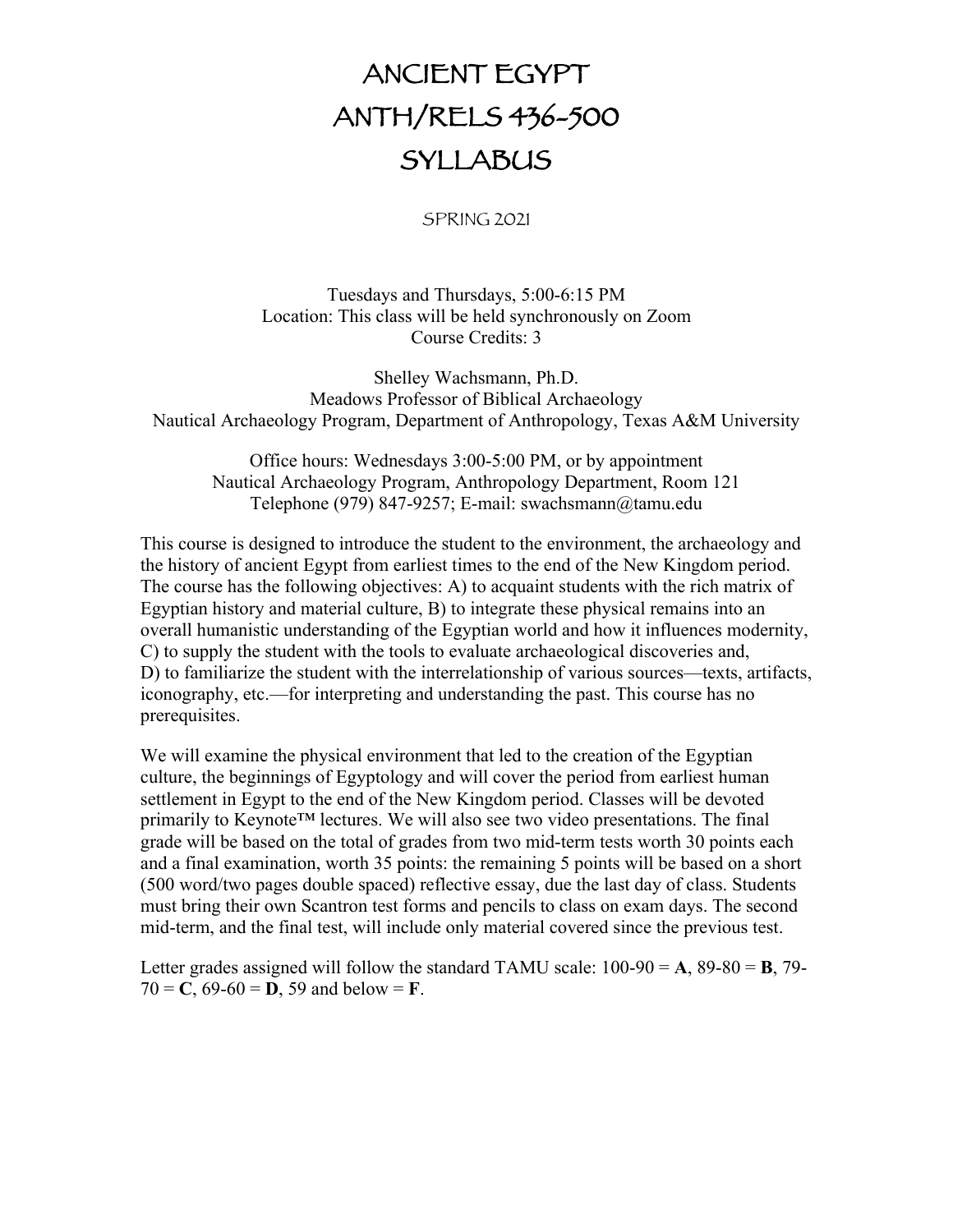# **ZOOM**

*Zoom Lectures/Class Meetings.—*This course will be taught synchronously on Zoom. These are the details of the recurring Zoom Meeting: URL: https://tamu.zoom.us/j/6346783729 Meeting ID: 634 678 3729 Passcode: Student's Universal ID Number (UIN) NB: Students must have their cameras turned on during class.

*Office Hours.*—Wednesdays 3:00-5:00 PM, or by appointment. These are the details of the recurring Office Hour Meetings. This meeting has a virtual waiting room: URL: https://tamu.zoom.us/j/6346783729 Meeting ID: 634 678 3729 Passcode: Student's Universal ID Number (UIN)

## **TEXTBOOKS**

We will be using the following textbooks:

• Clayton, P. A., 1994. *Chronicle of the Pharaohs: The Reign-by-Reign Record of the Rules and Dynasties of Ancient Egypt.* London, Thames and Hudson. [Required]. This book is out of print: used copies may be purchased through Abebooks.com.

• Kathryn A. Bard, 2008, *An Introduction to the Archaeology of Ancient Egypt.* Oxford, Blackwell Publishing. This volume is available as an ebook and chapter pdf download from Libcat. You will need to sign in with your net ID. Go to:

- à https://libcat.tamu.edu/vwebv/holdingsInfo?searchId=418&recCount=50&recPointer=0&bibId=5671406
- $\rightarrow$  Click on "Connect to the full text of this electronic book"
- $\rightarrow$  Download chapters 1-3 (pp. 1-65).

Copies of these books are also available on reserve on the first floor of the Evans Annex. Additional readings are available online on eCampus.

Please let me know if you encounter issues with these.

#### **CLASS LECTURES ONLINE**

Class lectures are available on-line as downloadable PDF files on eCampus Students should download these files and print them out (multiple slides per printed page) as a convenient aid in taking notes. *These lecture files do not replace class attendance.*

#### **ATTENDANCE POLICY**

The university views class attendance and participation as an individual student responsibility. Students are expected to attend class and to complete all assignments.

Please refer to Student Rule 7 (https://student-rules.tamu.edu/rule07/) in its entirety for information about excused absences, including definitions, and related documentation and timelines.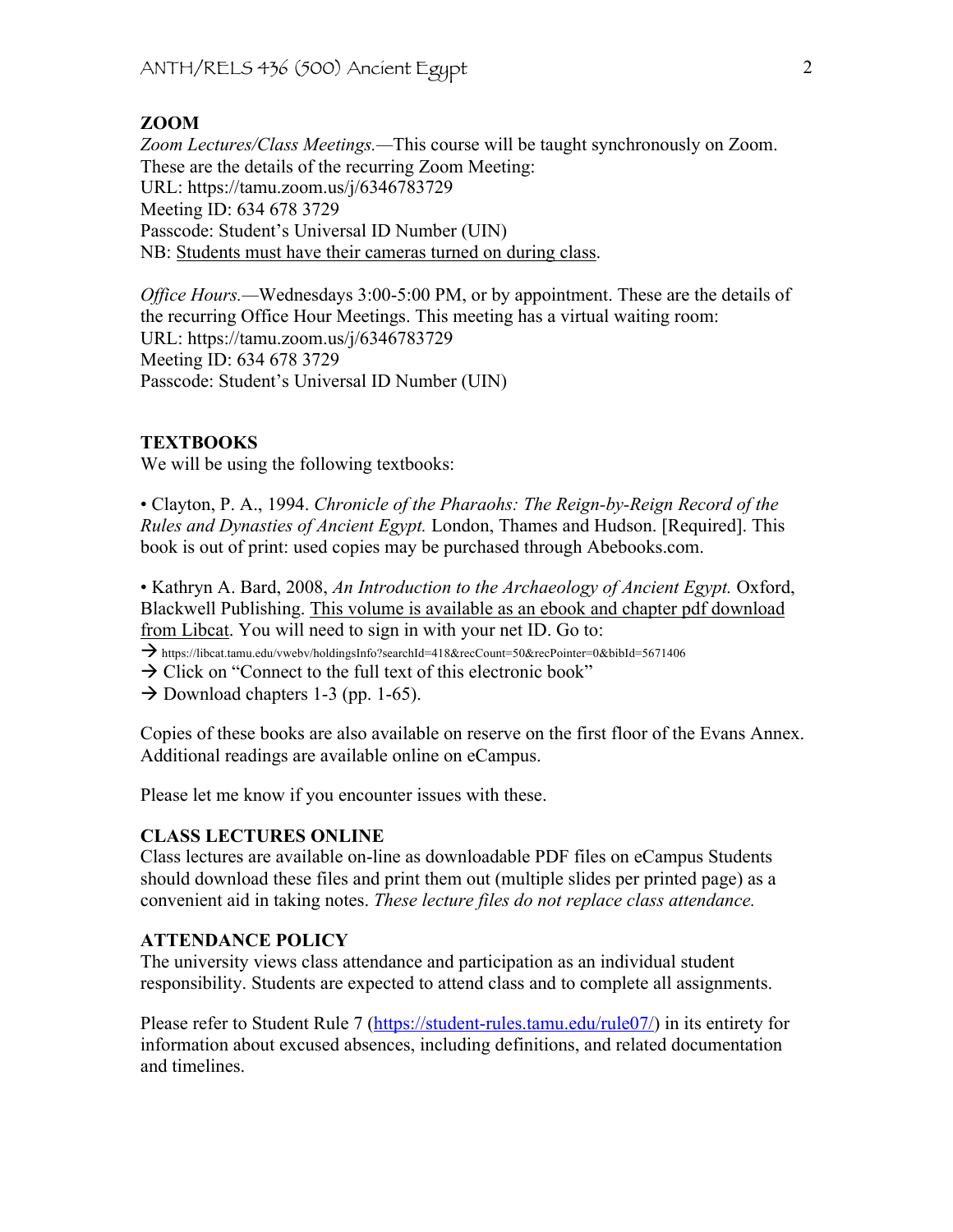## **MAKEUP WORK POLICY**

Students will be excused from attending class on the day of a graded activity or when attendance contributes to a student's grade for the reaons stated in Student Rule 7, or other reason deemed appropriate by the instructor.

Please refer to Student Rule 7 (https://student-rules.tamu.edu/rule07/) in its entirety for information about makeup work, including definitions, and related documentation and timelines.

Absences related to Title IX of the Education Amendments of 1972 may necessitate a period of more than 30 days for make-up work, and the timeframe for make-up work should be agreed upon by the student and instructor" (Student Rule 7, Section 7.4.1).

"The instructor is under no obligation to provide an opportunity for the student to make up work missed because of an unexcused absence" (Student Rule 7, Section 7.4.2).

Students who request an excused absence are expected to uphold the Aggie Honor Code and Student Conduct Code. See Student Rule 24.)( https://studentrules.tamu.edu/rule24/).

# **THE AMERICANS WITH DISABILITIES ACT (ADA)**

Texas A&M University is committed to providing equitable access to learning opportunities for all students. If you experience barriers to your education due to a disability or think you may have a disability, please contact Disability Resources in the Student Services Building or at (979) 845-1637 or visit http://disability.tamu.edu. Disabilities may include, but are not limited to attentional, learning, mental health, sensory, physical, or chronic health conditions. All students are encouraged to discuss their disability related needs with Disability Resources and their instructors as soon as possible.

## **TITLE IX AND STATEMENT ON LIMITS TO CONFIDENTIALITY**

Texas A&M University is committed to fostering a learning environment that is safe and productive for all. University policies and federal and state laws prohibit gender-based discrimination and sexual harassment, including sexual assault, sexual exploitation, domestic violence, dating violence, and stalking.

With the exception of some medical and mental health providers, all university employees (including full and part-time faculty, staff, paid graduate assistants, student workers, etc.) are Mandatory Reporters and must report to the Title IX Office if the employee experiences, observes, or becomes aware of an incident that meets the following conditions (see University Rule 08.01.01.M1):

• The incident is reasonably believed to be discrimination or harassment. •The incident is alleged to have been committed by or against a person who, at the time of the incident, was (1) a student enrolled at the University or (2) an employee of the University.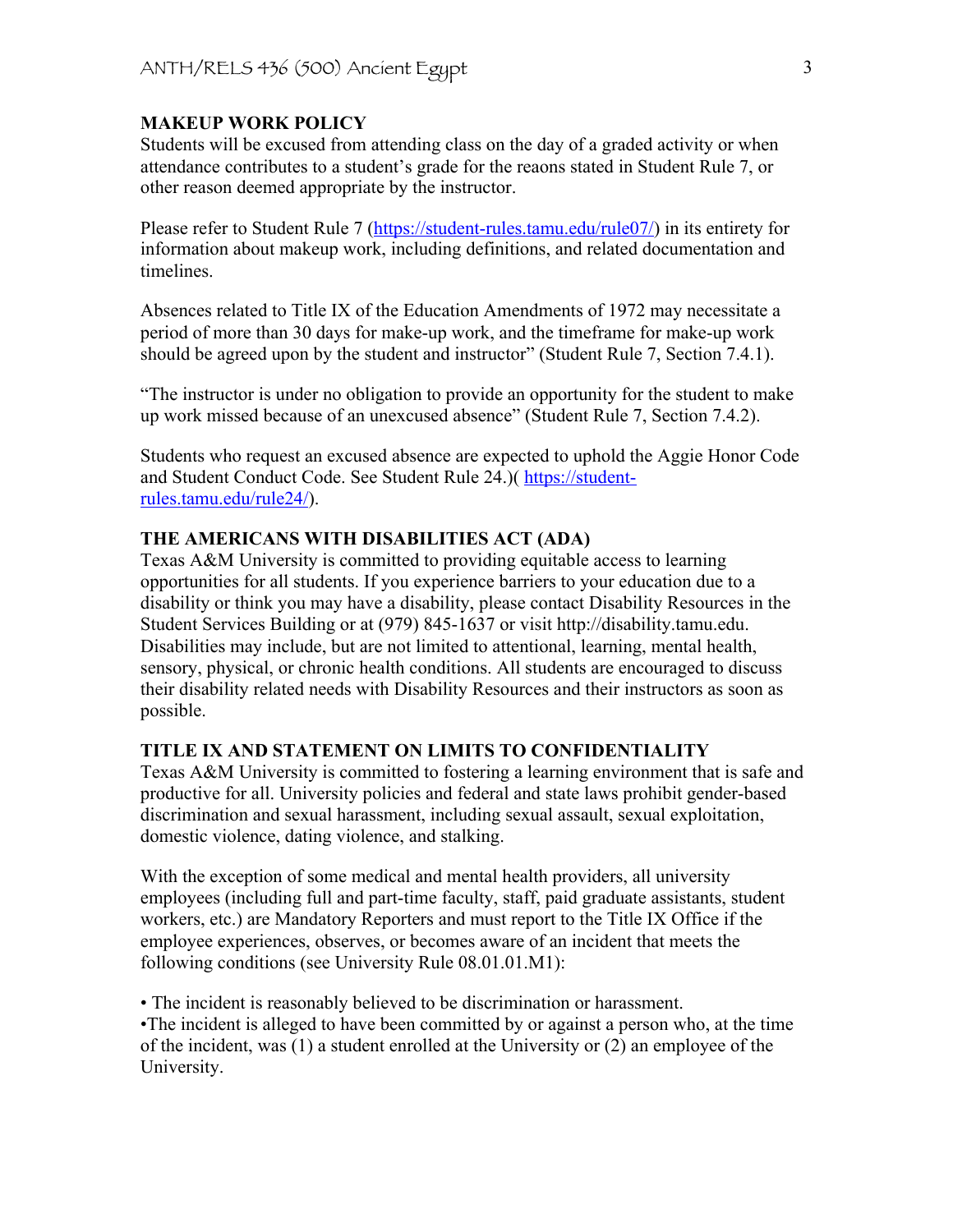Mandatory Reporters must file a report regardless of how the information comes to their attention—including but not limited to face-to-face conversations, a written class assignment or paper, class discussion, email, text, or social media post. Although Mandatory Reporters must file a report, in most instances, a person who is subjected to the alleged conduct will be able to control how the report is handled, including whether or not to pursue a formal investigation. The University's goal is to make sure you are aware of the range of options available to you and to ensure access to the resources you need.

Students wishing to discuss concerns in a confidential setting are encouraged to make an appointment with Counseling and Psychological Services (CAPS) (https://caps.tamu.edu).

Students can learn more about filing a report, accessing supportive resources, and navigating the Title IX investigation and resolution process on the University's Title IX webpage (https://titleix.tamu.edu).

## **STATEMENT ON MENTAL HEALTH AND WELLNESS**

Texas A&M University recognizes that mental health and wellness are critical factors that influence a students's academic success and overall wellbeing Students are encouraged to engage in healthy self-care by utilizing the resources and services available from Counseling & Psychological Services (CAPS). Students who need someone to talk to can call the TAMU Helpline (979-845-2700) from 4:00 p.m. to 8:00 a.m. weekdays and 24 hours on weekends. 24-hour emergency help is also available through the National Suicide Prevention Hotline (800-273-8255) or at https://suicidepreventionlifeline.org.

## **ACADEMIC INTEGRITY**

*An Aggie does not lie, cheat or steal, or tolerate those who do.*

Texas A&M University students are responsible for authenticating all work submitted to an instructor. If asked, students must be able to produce proof that the item submitted is indeed the work of that student. Students must keep appropriate records at all times. The inability to authenticate one's work, should the instructor request it, may be sufficient grounds to initiate an academic misconduct case" (Section 20.1.2.3, Student Rule 20).

For more information regarding academic integrity, please visit the Honor Council Rules and Procedures on the web: http://aggiehonor.tamu.edu).

## **STATEMENT ON DIVERSITY**

Respect for cultural and human biological diversity are core concepts of Anthropology. Anthropological research provides perspectives and data that can be used to examine many current social issues that may be appropriate to discuss in this class. Students and faculty should expect to both defend and critique diverse points of view in a respectful manner. Please respect the different experiences, beliefs and values expressed by your fellow students and instructor, and refrain from derogatory comments about other individuals, cultures, groups, or viewpoints. There is no justification for discrimination or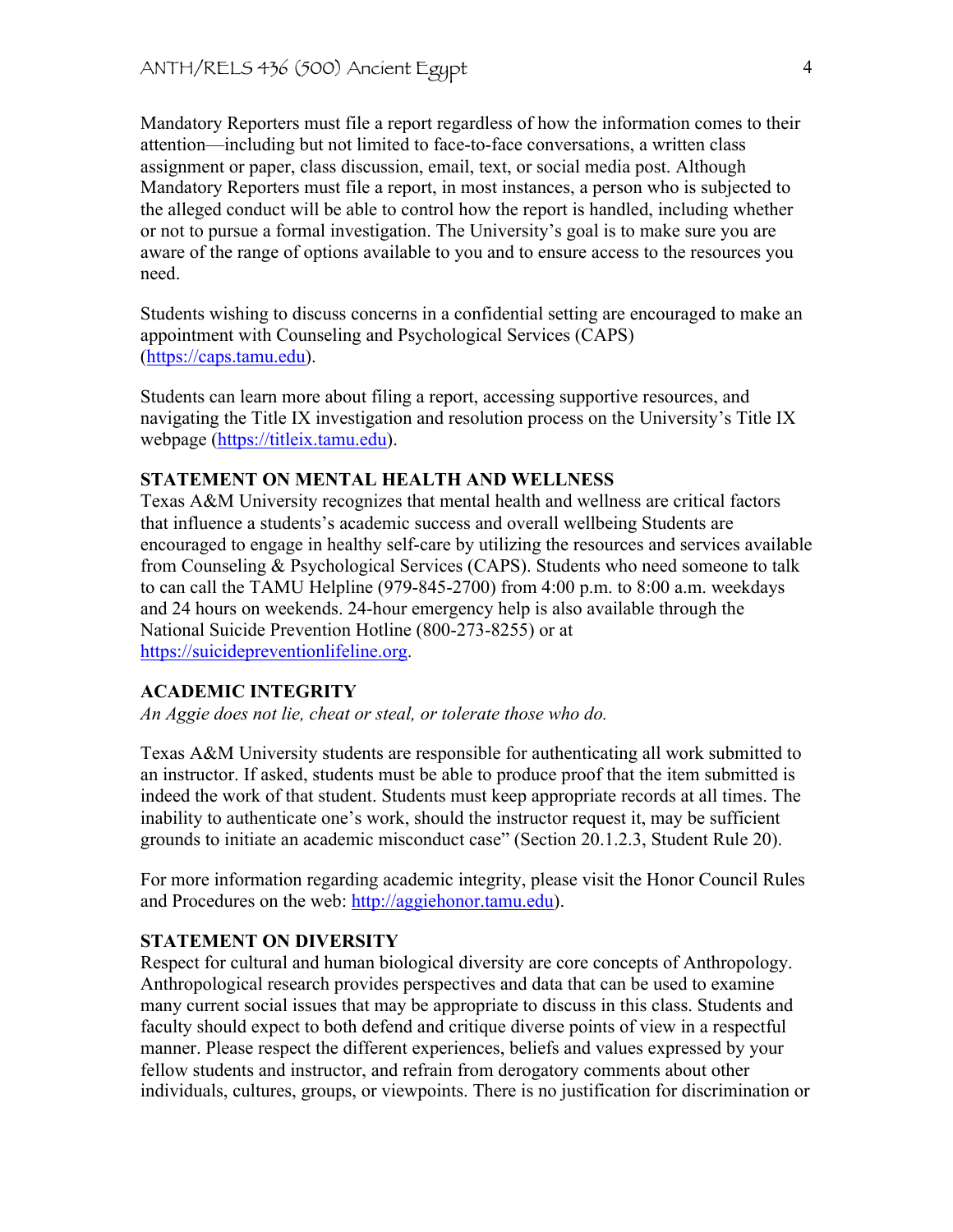hateful speech or behavior in any form. The Anthropology Department supports the Texas A&M University commitment to Diversity, and welcomes individuals regardless of age, background, citizenship, disability, education, ethnicity, family status, gender, gender identity, geographical location, language, military experience, political view, race, religion, sexual orientation, socioeconomic status, and work experience (See http://diversity.tamu.edu/).

# **CAMPUS SAFETY MEASURES**

To promote public safety and protect students, faculty, and staff during the coronavirus pandemic, Texas A&M University has adopted policies and practices for the Spring 2021 academic term to limit virus transmission. Students must observe the following practices while participating in face-to-face courses and course-related activities (office hours, help sessions, transitioning to and between classes, study spaces, academic services, etc.):

- Self-monitoring—Students should follow CDC recommendations for selfmonitoring. **Students who have a fever or exhibit symptoms of COVID-19 should participate in class remotely if that option is available, and should not participate in face-to-face instruction.**
- Face Coverings—Face coverings (cloth face covering, surgical mask, etc.) must be properly worn in all non-private spaces including classrooms, teaching laboratories, common spaces such as lobbies and hallways, public study spaces, libraries, academic resource and support offices, and outdoor spaces where 6 feet of physical distancing is difficult to reliably maintain. Description of face coverings and additional guidance are provided in the Face Covering policy and Frequently Asked Questions (FAQ) available on the Provost website.
- Physical Distancing—Physical distancing must be maintained between students, instructors, and others in course and course-related activities.
- Classroom Ingress/Egress—Students must follow marked pathways for entering and exiting classrooms and other teaching spaces. Leave classrooms promptly after course activities have concluded. Do not congregate in hallways and maintain 6-foot physical distancing when waiting to enter classrooms and other instructional spaces.
- To attend a face-to-face class, students must properly wear an approved face covering If a student refuses to wear a face covering, the instructor should ask the student to leave and join the class remotely. If the student does not leave the class, the faculty member should report that student to the Student Conduct office for sanctions. Additionally, the faculty member may choose to teach that day's class remotely for all students, or dismiss the class in the case of a traditional face to face lecture.

## **PERSONAL ILLNESS AND QUARANTINE**

Students required to quarantine must participate in courses and course-related activities remotely, if that option is available, and must not attend face-to-face course activities. Students should notify their instructors of the quarantine requirement. Students under quarantine are expected to participate in courses and complete graded work unless they have symptoms that are too severe to participate in course activities.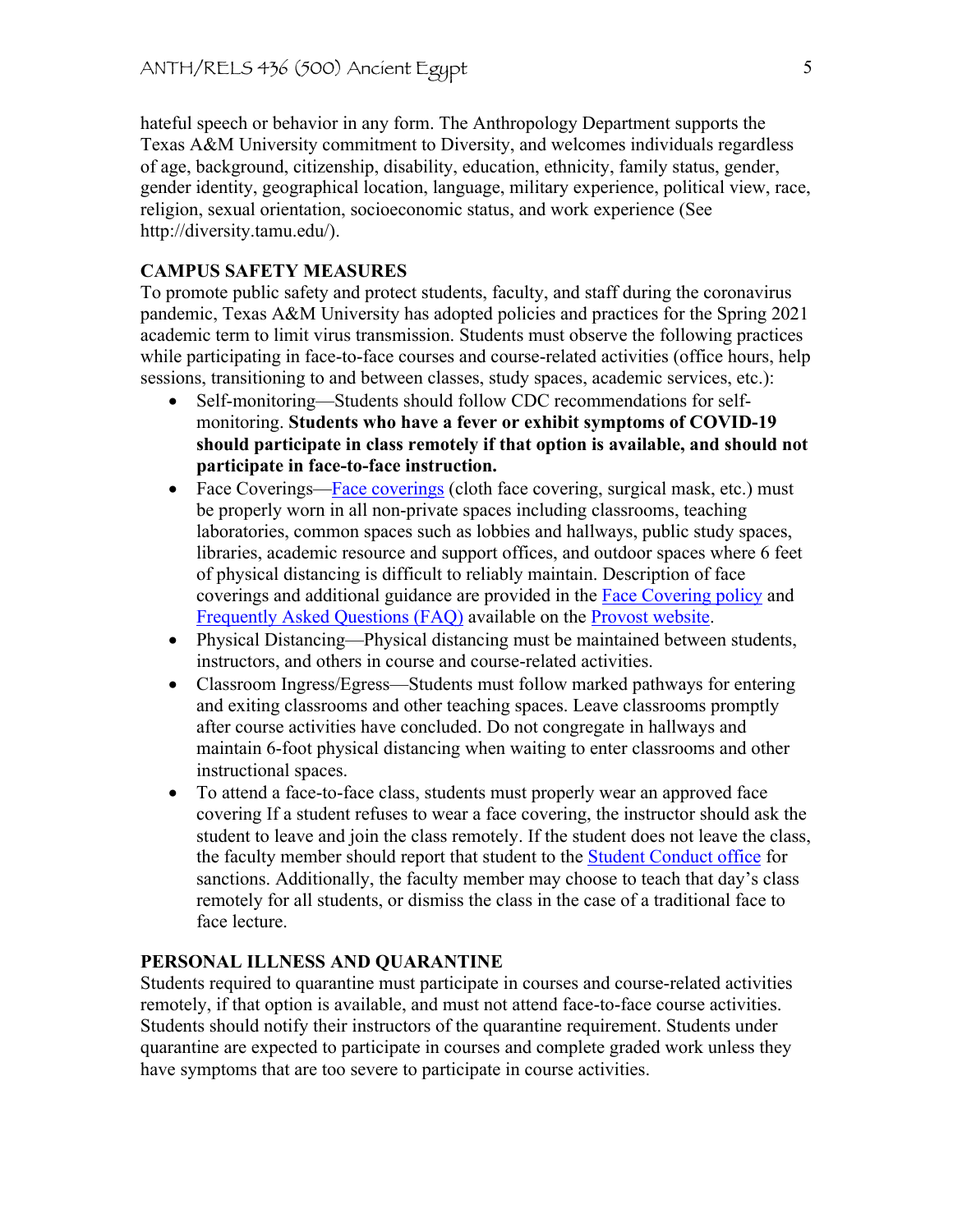Students experiencing personal injury or Illness that is too severe for the student to attend class qualify for an excused absence (See Student Rule 7, Section 7.2.2.) To receive an excused absence, students must comply with the documentation and notification guidelines outlined in Student Rule 7.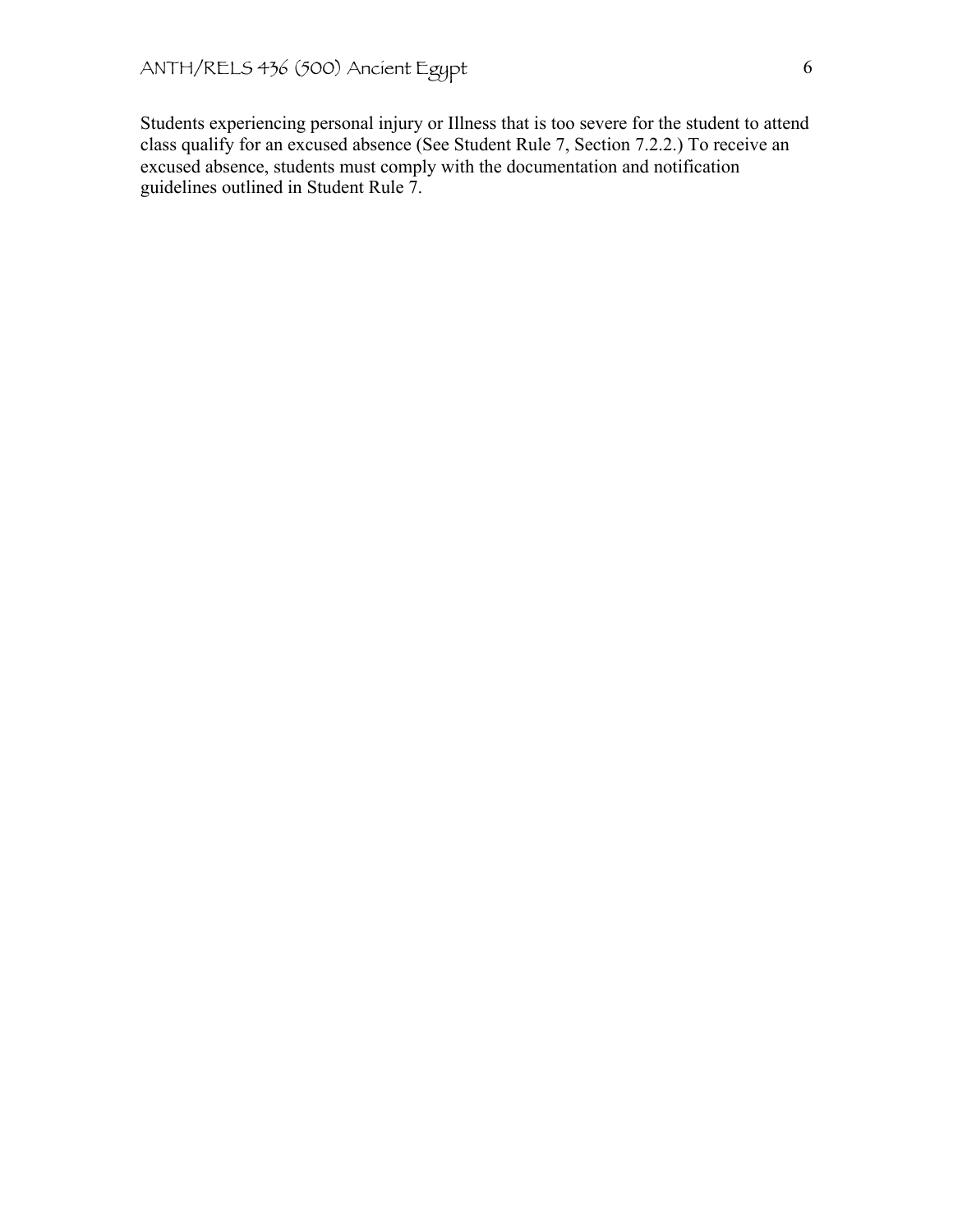#### SCHEDULE SPRING 2021

#### **Week 1**

(1) Tuesday, January  $19^{th}$  > Introduction I

(2) Thursday, January  $21^{st}$   $\triangleright$  Introduction II

#### **Week 2**

(3) Tuesday, January  $26<sup>th</sup>$   $\triangleright$  Video Presentation: Napoleon's Obsession: Quest for Egypt (4) Thursday, January  $28<sup>th</sup>$   $\triangleright$  The Environmental Background I

## **Week 3**

(5) Tuesday, February  $2<sup>nd</sup>$  > The Environmental Background II

(6) Thursday, February  $4<sup>th</sup>$   $\triangleright$  The Environmental Background III

# **Week 4**

(7) Tuesday, February  $9^{th}$  > Prehistoric Egypt Predynastic Egypt

(8) Thursday, February  $11^{th}$   $\triangleright$  Review & Discussion

#### **Week 5**

(9) Tuesday, February  $16^{th}$   $\triangleright$  Mid-term examination #1 (30 points) (10) Thursday, February  $18<sup>th</sup>$  Predynastic Egypt

## **Week 6**

(11) Tuesday, February  $23^{rd}$   $\triangleright$  Understanding Hieroglyphs

(12) Thursday, February  $25<sup>th</sup>$   $\triangleright$  The Old Kingdom (I<sup>st</sup>-V<sup>th</sup> Dynasties)

#### **Week 7**

Tuesday, March 2nd —TEXAS INDEPENDENCE DAY (No Class) (13) Thursday, March  $4<sup>th</sup>$   $\triangleright$  How to Build a Pyramid

# **Week 8**

(14) Tuesday, March  $9<sup>th</sup>$   $\triangleright$  Sneferu (15) Thursday, March  $11^{th}$   $\triangleright$  Khufu to the I<sup>st</sup> Intermediate Period

#### **Week 9**

(16) Tuesday, March  $16^{th}$   $\triangleright$  The Middle Kingdom (XII<sup>th</sup> Dynasty)

(17) Thursday, March  $18^{th}$   $\triangleright$  Video Presentation: Mummy Tech

#### **Week 10**

(18) Tuesday, March  $23^{rd}$   $\triangleright$  The Second Intermediate Period (XIII<sup>th</sup>-XVII<sup>th</sup> Dynasties) & Introduction to the New Kingdom: The Early XVIII<sup>th</sup> Dynasty (19) Thursday, March  $25^{th}$   $\triangleright$  Review & Discussion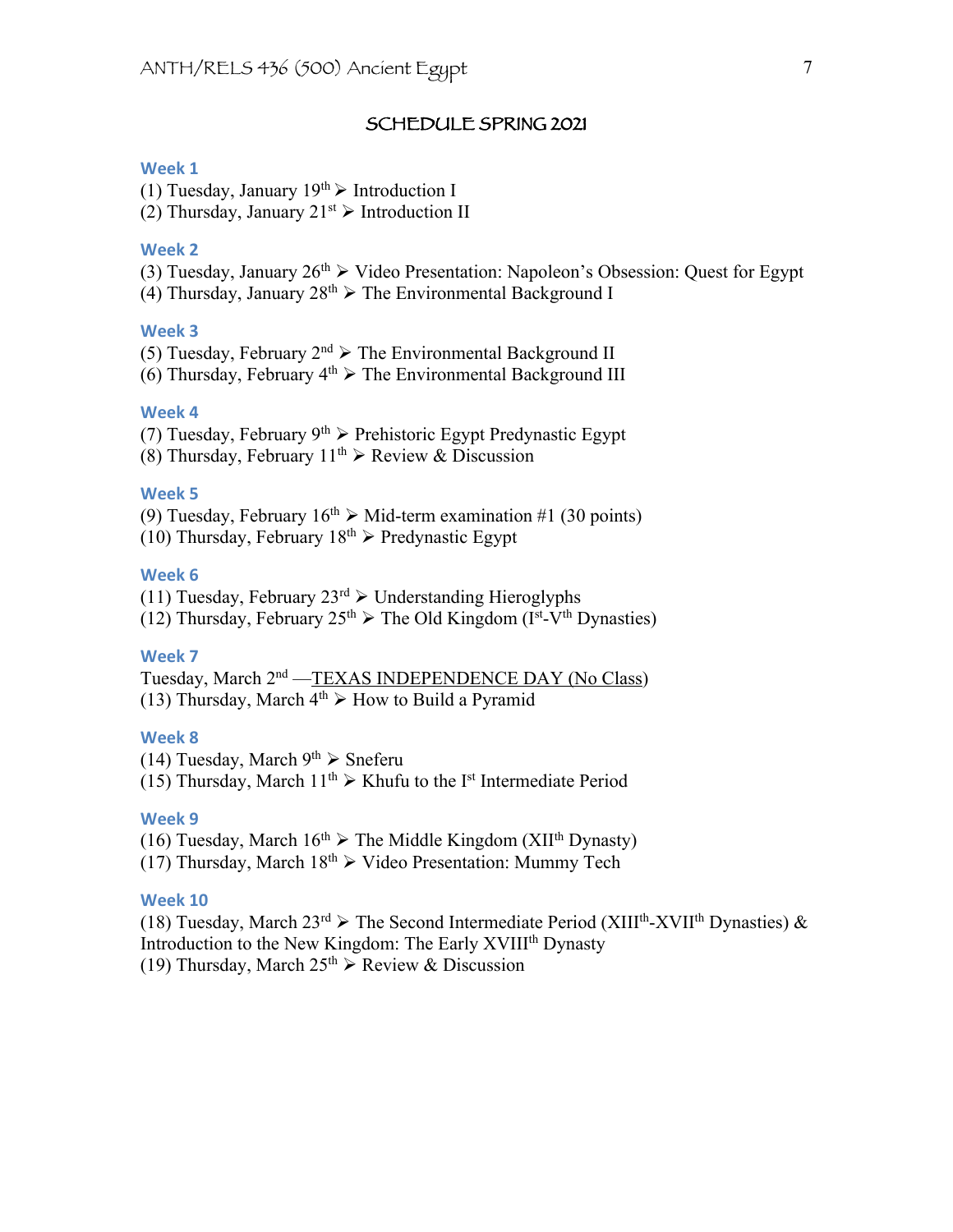# **Week 11**

(20) Tuesday, March  $30^{th}$   $\triangleright$  Mid-term examination #2 (30 points)

(21) Thursday, April  $1^{st}$   $\triangleright$  Hatshepsut

# **Week 12**

(22) Tuesday, April  $6<sup>th</sup>$   $\triangleright$  Thutmose III (23) Thursday, April  $8<sup>th</sup>$   $\triangleright$  Amenhotep II-Akhenaten

## **Week 13**

(24) Tuesday, April  $13^{th}$   $\triangleright$  Tutankhamun

 $(25)$  Thursday, April 15<sup>th</sup>  $\triangleright$  Video Presentation: Voyage to Antiquity

## **Week 14**

(26) Tuesday, April  $20^{th}$   $\triangleright$  Tutankhamun (cont'd) and the end of the XVIIIth Dynasty (27) Thursday, April  $22^{st}$   $\triangleright$  The XIX<sup>th</sup> Dynasty

## **Week 15**

(28) Tuesday, April  $27<sup>th</sup>$   $\triangleright$  The XIX<sup>th</sup> Dynasty: Ramses II (aka Ramses the Great)

(29) Thursday, April 29<sup>th</sup>  $\triangleright$  Summary, Review & Discussion (Essay due: 5 points)

Final examination (35 points): Thursday, May  $6<sup>th</sup>$ , 2:00-4:30 PM

∞∞∞∞